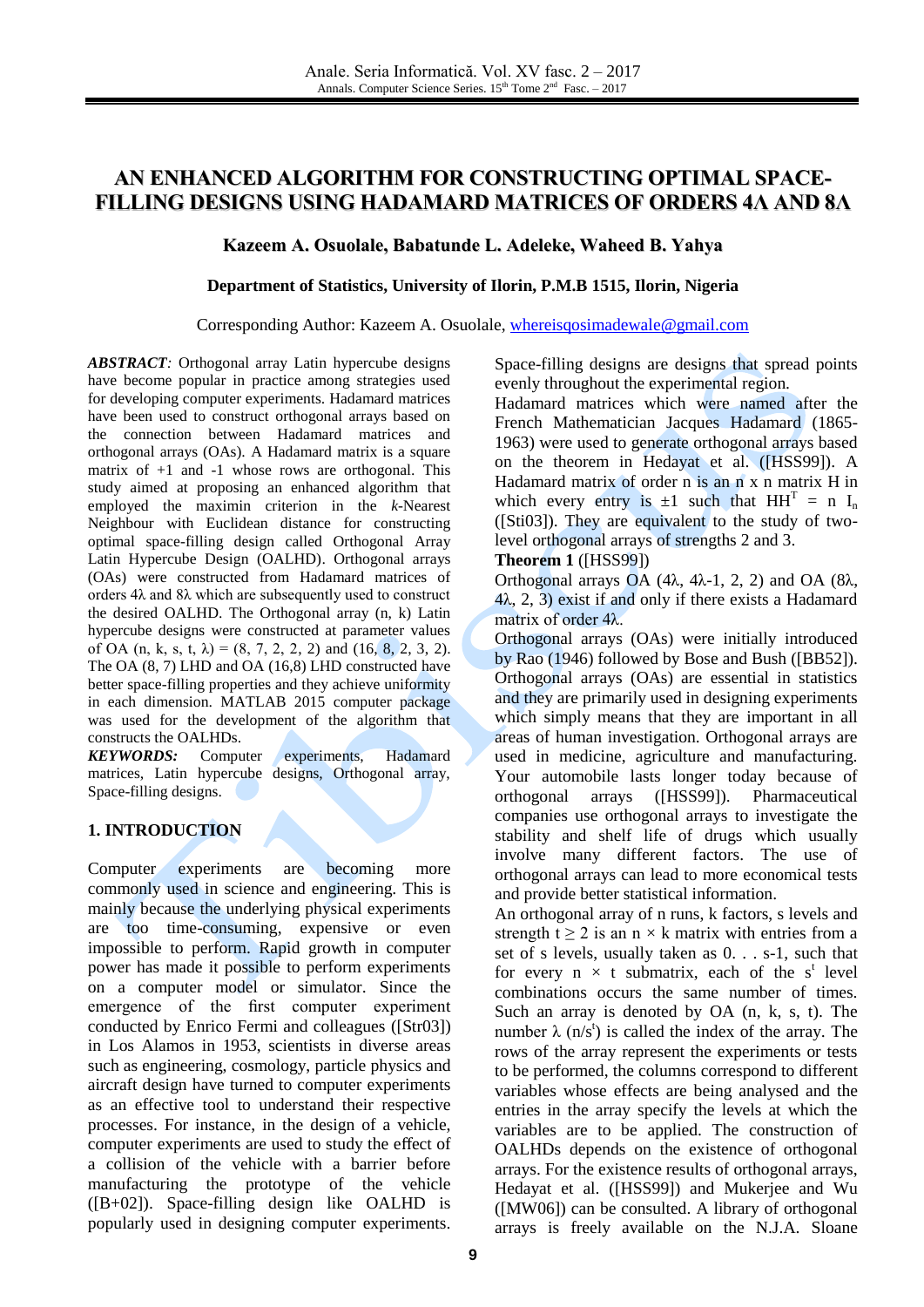website and the MktEx macro using the software SAS ([Kuh09]). Another important problem in the study of OAs is to determine the minimal number of rows n in any OA (n, k, s, t) for given values k, s and t. The celebrated inequalities found by Rao [Rao46] were employed to proffer solution to the construction of orthogonal arrays in order to determine the minimal or maximal number of rows and columns in any OA (n, k, s, t).

**Theorem 2 (Rao's Inequalities)**  $\binom{k}{i}(s-1)^{i}$ 0  $(i) N \geq \sum_{i=1}^{u} {k \choose i} (s-1)^{i}$ , *i i*  $i)N \geq \sum_{i=1}^{n} {k \choose i} (s)$  $\geq \sum_{i=0}^{u} {k \choose i} (s-1)^{i}$ if  $t = 2u$  $\binom{k}{i}(s-1)^i + \binom{k-1}{u}(s-1)^{u+1}$  $(ii) N \geq \sum_{i=0}^{u} {k \choose i} (s-1)^{i} + {k-1 \choose u} (s-1)^{u+1},$ *ii*) $N \ge \sum_{i=0}^{u} {k \choose i} (s-1)^{i} + {k-1 \choose u} (s-1)^{u+1}$ if  $t = 2u+1$  for  $u \ge 0$ 

Latin hypercube designs (LHDs) were the first type of design proposed for computer experiments ([MBC79]). LHDs do not have replicated runs but have one-dimensional uniformity in that when projected on each dimension, each portion of the design region has a design point. However, random LHDs may not be a good choice with respect to some useful criteria such as maximin distance and orthogonality but can easily be constructed. The maximin distance criterion was introduced by Johnson et al. ([JMY90]) and it maximizes the smallest distance between any two design points so that no two design points are too close to each other. A maximin distance design spreads out its points evenly over the entire design region.

An *n x m* matrix  $D = (d_{ii})$  is called a Latin hypercube of n runs for k factors if each column of *D* is a permutation of  $\{1, \ldots, n\}$ . There are two natural ways of generating design points in the unit cube [0,  $1$ <sup>m</sup> based on a given Latin hypercube. The first is through  $L_{ij} = (d_{ij} - 0.5)/n$ , with the *n* points given by  $(l_{i1}, \ldots, l_{ik})$  with  $i = 1, \ldots, n, j = 1, \ldots, k$ . The other way is to generate design points through  $L_{ii}$  =  $(d_{ij} - u_{ij})/n$ , with the n points given by  $(l_{i1}, \ldots, l_{ik})$ with  $i = 1, \ldots, n, j = 1, \ldots, k$  where  $u_{ij}$  are independent random variables with a uniform distribution on [0, 1]. The two methods differ as the first method gives the mid-points of the intervals defined by  $[0, 1/n)$ ,  $[1/n, 2/n)$ , ...,  $[(n - 1)/n, 1]$ while the second gives points that are uniformly distributed in their corresponding intervals. The first method is due to Patterson ([Pat54]) while the second is due to Mckay et al. ([MBC79]).

Orthogonal array Latin hypercube designs (OALHDs) were proposed by Tang ([Tan93]). These OALHDs achieve better multi-dimensional spacefilling property. Orthogonal Array (OA) can generate a design with better space-filling property than LHDs in that the former tend to place points both in the interior and on the boundary of the

design space while the latter is more likely to have design points on the boundary. Orthogonal arrays are used to construct OALHDs in this study to achieve better space-filling properties. An OA (n, k, s, t) LHD has the t-dimensional projection property that when projected onto any t columns, it has exactly  $\lambda$  points in each of the s<sup>t</sup> cells. Tang ([Tan94]) provided a way to obtain OA-based Latin hypercubes based on single replicated full factorial designs and he showed that if the underlying orthogonal array is optimal with respect to the maximin distance criterion, so is the corresponding OA-based Latin hypercube. Leary et al. ([LBK03]) also considered searching for optimal OA-based Latin hypercubes that minimize:

$$
\sum_{i=1}^n \sum_{j\neq i} \frac{1}{d_{ij}^2}
$$

where *dij* is the Euclidean distance, defined as

$$
d_{ij} = \frac{l_{ij}^{+(n-1)}/2 + u_{ij}}{n}, i = 1,...n, j = 1,...m
$$

where  $t = 2$ , between the i<sub>th</sub> and j<sub>th</sub> design points. The optimization was performed via the simulated annealing algorithm ([MM95]) and the columnwisepairwise algorithm ([LW97]). Osuolale et al. ([OYA14a]) presented a paper on the algorithm for constructing spacefilling designs for Hadamard matrices of Orders 4λ and 8λ. Osuolale et al. ([OYA14b]) proposed a technique for the construction of space-filling designs for three input variables computer experiments. Their intention is to utilize the design constructed to implement a simple pendulum experiment involving three input variables; length, displacement angle and mass as a demonstrative example for computer experiment. Similarly, OALHDs were constructed by Osuolale et al. ([OYA15]) for developing borehole computer experiment using one of the OALHDs constructed in the paper. Yahya and Osuolale ([YA16]) also proposed a method of constructing OALHDs for computer experiments.

#### **2. MATERIALS AND METHODS**

A computer program via MATLAB 2012 package was written to construct OALHDs. An n-by-n Hadamard matrix with  $n > 2$  exists only if rem  $(n, 4)$  $= 0$  where

$$
H_{2N} = \begin{bmatrix} H_N & H_N \\ H_N & -H_N \end{bmatrix} \tag{1}
$$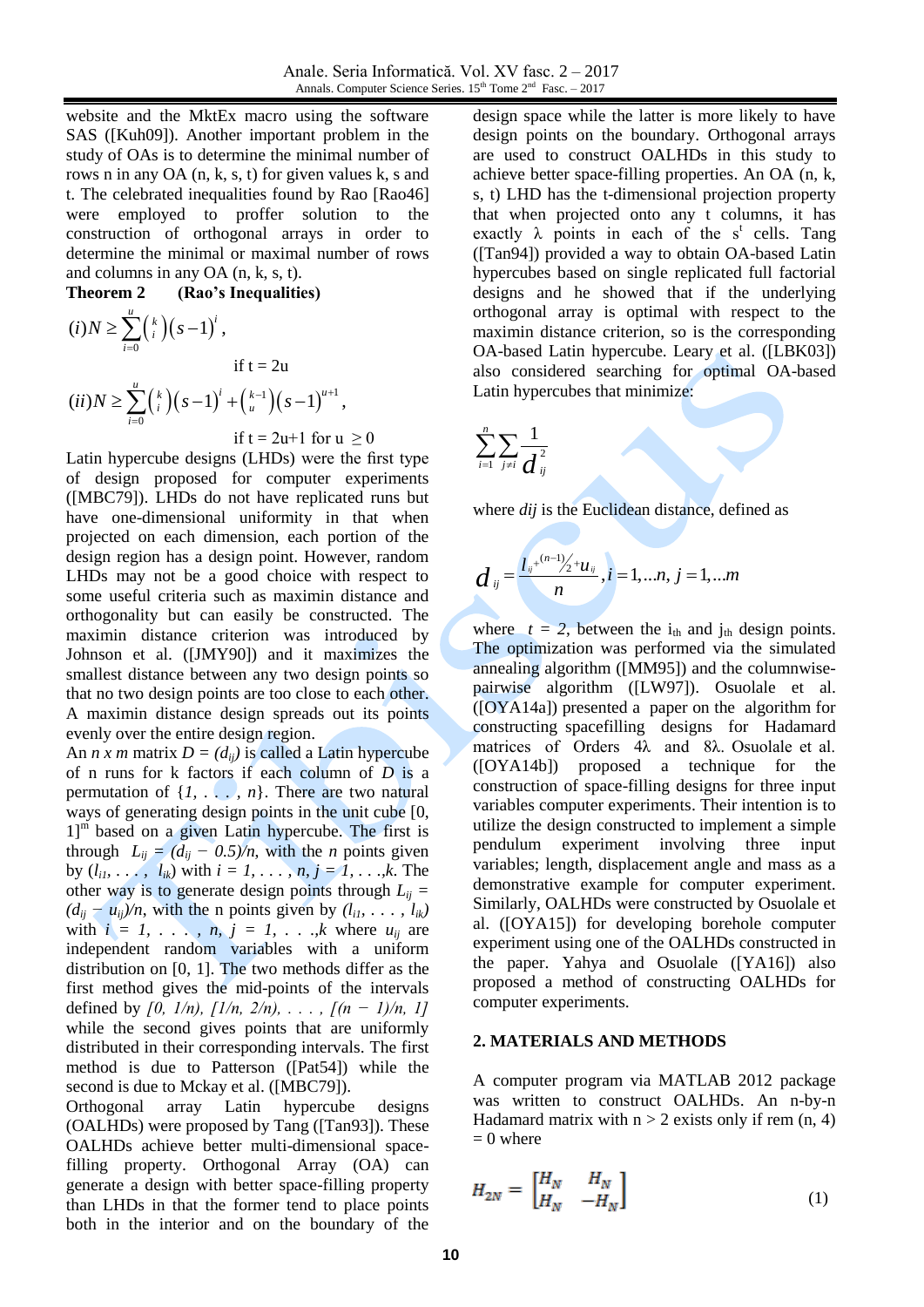Since the Hadamard matrix is a matrix of  $+1$ 's and -1's, the program converted +1's and -1's to 0's and 1's, that is, it converted the Hadamard matrix in bipolar array to binary array by the following relation:

$$
H_{2N}^* = \frac{(H_{2N}+1)}{2} \tag{2}
$$

Orthogonal arrays (OAs) were constructed using Hadamard matrices of orders 4λ and 8λ based on Theorem 1 and they are subsequently used to construct the desired OALHDs using  $L_{ii} = (d_{ii} - d_{ii})$  $u_{ij}/n$  with  $u_{ij}$  equals 0.5 to initialise the program. The program sorted and ranked the entries in the array column by column ignoring ties and then applied the formula to arrive at the desired OALHDs. The steps taken in the construction of orthogonal array-based Latin hypercube designs can be illustrated with the aid of the program flowchart as displayed below:





### **3. RESULTS**

### **3.1. Construction of OA (8, 7) LHD for Hadamard Matrix of Order 4λ when**  $\lambda = 2$

Hadamard  $(8)$  =

| $\overline{\phantom{0}}$ |   | -    | 1    | ٠    |      |  |
|--------------------------|---|------|------|------|------|--|
|                          |   | $-1$ | 1    | 1    |      |  |
| -                        |   |      |      | -1   |      |  |
|                          | 1 | 1    | $-1$ | $-1$ | $-1$ |  |
| $\overline{\phantom{a}}$ |   | ۰    | $-1$ |      |      |  |
|                          |   | -    |      |      |      |  |
|                          |   | 1    |      | 1    |      |  |
|                          |   |      |      |      |      |  |

 $[D,L]=$ oa hadamard  $(8,2)$ 

| $D =$            |   |                |   |   |   |   |
|------------------|---|----------------|---|---|---|---|
|                  |   |                |   |   |   |   |
| $\overline{0}$   |   | $\overline{0}$ |   |   |   | 0 |
|                  |   |                |   |   | 0 | 0 |
| $\boldsymbol{0}$ | 0 |                |   | 0 | 0 |   |
|                  |   |                | 0 | 0 | 0 | 0 |
| $\overline{0}$   |   | 0              |   |   | 0 |   |
|                  |   | 0              |   |   |   |   |
| O                |   |                |   |   |   | O |

# $L =$

|  | $0.5625 \, 0.5625 \, 0.5625 \, 0.5625 \, 0.5625 \, 0.5625 \, 0.5625$                  |  |  |                                                            |
|--|---------------------------------------------------------------------------------------|--|--|------------------------------------------------------------|
|  |                                                                                       |  |  | $[0.0625] 0.6875] 0.0625] 0.6875] 0.0625] 0.6875] 0.0625]$ |
|  | $0.6875 \mid 0.0625 \mid 0.1875 \mid 0.8125 \mid 0.6875 \mid 0.0625 \mid 0.1875 \mid$ |  |  |                                                            |
|  | $[0.1875]$ $[0.1875]$ $[0.6875]$ $[0.9375]$ $[0.1875]$ $[0.1875]$ $[0.6875]$          |  |  |                                                            |
|  | $[0.8125] 0.8125] 0.8125] 0.0625] 0.3125] 0.3125] 0.3125$                             |  |  |                                                            |
|  | $[0.3125]$ $[0.9375]$ $[0.3125]$ $[0.1875]$ $[0.8125]$ $[0.4375]$ $[0.8125]$          |  |  |                                                            |
|  | $0.9375 \mid 0.3125 \mid 0.4375 \mid 0.3125 \mid 0.4375 \mid 0.8125 \mid 0.9375 \mid$ |  |  |                                                            |
|  | $[0.4375]$ $[0.4375]$ $[0.9375]$ $[0.4375]$ $[0.9375]$ $[0.9375]$ $[0.4375]$          |  |  |                                                            |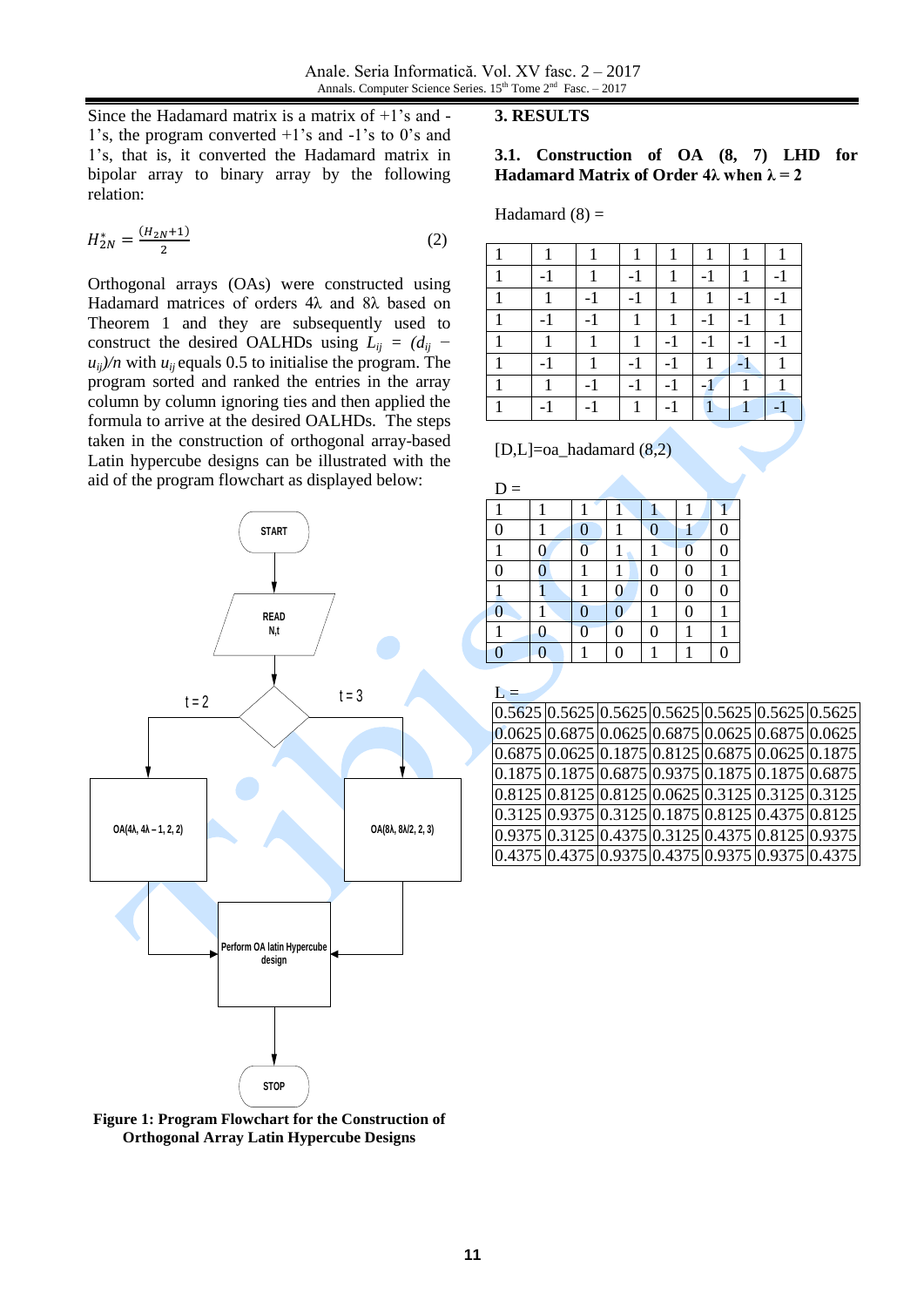Anale. Seria Informatică. Vol. XV fasc. 2 – 2017 Annals. Computer Science Series.  $15<sup>th</sup>$  Tome  $2<sup>nd</sup>$  Fasc.  $-2017$ 



**Figure 2: Projection Properties of OA (8, 7) LHD**



| Hadamard $(16)$ = |      |      |                |              |              |              |      |             |              |              |              |             |              |      |              |
|-------------------|------|------|----------------|--------------|--------------|--------------|------|-------------|--------------|--------------|--------------|-------------|--------------|------|--------------|
| 1                 | 1    | 1    | 1              | 1            | 1            | 1            | 1    | 1           | 1            | 1            | 1            | 1           | 1            | 1    | 1            |
| $\mathbf{1}$      | -1   | 1    | -1             | 1            | -1           | 1            | -1   | 1           | -1           | 1            | -1           | 1           | -1           | 1    | $-1$         |
| 1                 | 1    | -1   | -1             | 1            | 1            | -1           | -1   | 1           | 1            | $-1$         | -1           | 1           | 1            | -1   | $-1$         |
| $\mathbf{1}$      | -1   | $-1$ | 1              | 1            | $-1$         | $-1$         | 1    | 1           | $-1$         | $-1$         | 1            | 1           | $-1$         | -1   | 1            |
| $\mathbf{1}$      | 1    | 1    | 1              | -1           | $-1$         | $-1$         | $-1$ | 1           | 1            | 1            | 1            | -1          | $-1$         | $-1$ | -1           |
| 1                 | $-1$ | 1    | $-1$           | $-1$         | 1            | $-1$         | 1    | 1           | -1           | 1            | $-1$         | -1          | 1            | $-1$ | 1            |
| $\mathbf{1}$      | 1    | $-1$ | -1             | -1           | $-1$         | 1            | 1    | 1           | 1            | $\mathbf{1}$ | $-1$         | -1          | -1           | 1    | $\mathbf{1}$ |
| $\mathbf{1}$      | -1   | -1   | $\mathbf{1}$   | $-1$         | 1            | 1            | $-1$ | $\mathbf 1$ | $-1$         | $-1$         | $\mathbf{1}$ | $-1$        | 1            | 1    | -1           |
| $\mathbf{1}$      | 1    | 1    | 1              | 1            | 1            | 1            | 1    | -1          | -1           | $-1$         | $-1$         | $-1$        | $\mathbf{I}$ | -1   | -1           |
| 1                 | -1   | 1    | -1             | 1            | -1           | 1            | $-1$ | -1          | $\mathbf{1}$ | $-1$         | 1            | $-1$        | 1            | -1   | 1            |
| $\mathbf{1}$      | 1    | -1   | $-1$           | $\mathbf{1}$ | 1            | $-1$         | $-1$ | $-1$        | $-1$         | 1            | $\mathbf{1}$ | $-1$        | $-1$         | 1    | 1            |
| $\mathbf{1}$      | -1   | $-1$ | $\overline{1}$ | 1            | $-1$         | $-1$         | 1    | $-1$        | 1            | 1            | $-1$         | -1          | 1            | 1    | $-1$         |
| $\mathbf{1}$      | 1    | 1    | 1              | $-1$         | $-1$         | $-1$         | $-1$ | $-1$        | $-1$         | $-1$         | $-1$         | $\mathbf 1$ | 1            | 1    | 1            |
| $\mathbf{1}$      | -1   | 1    | $-1$           | -1           | $\mathbf{1}$ | -1           | 1    | $-1$        | 1            | $-1$         | 1            | 1           | $-1$         | 1    | -1           |
| 1                 | 1    | -1   | -1             | $-1$         | $-1$         | $\mathbf{1}$ | 1    | $-1$        | -1           | 1            | 1            | 1           | 1            | $-1$ | -1           |
| $\mathbf{1}$      | $-1$ | -1   | 1              | $-1$         | 1            | 1            | $-1$ | $-1$        | 1            | 1            | $-1$         | 1           | $-1$         | $-1$ | 1            |

 $[D, L] =$ oa hadamard (16,3)

| D                |                |                  |                |                  |                |                |                |
|------------------|----------------|------------------|----------------|------------------|----------------|----------------|----------------|
| 1                | 1              | 1                | 1              | 1                | 1              | 1              | 1              |
| 1                | $\overline{0}$ | $\mathbf{1}$     | $\overline{0}$ | 1                | $\overline{0}$ | 1              | $\overline{0}$ |
| $\overline{1}$   | 1              | $\overline{0}$   | $\overline{0}$ | 1                | $\mathbf{1}$   | $\overline{0}$ | $\overline{0}$ |
| 1                | $\overline{0}$ | $\overline{0}$   | 1              | 1                | $\overline{0}$ | $\overline{0}$ | 1              |
| 1                | 1              | $\mathbf{1}$     | 1              | $\overline{0}$   | $\overline{0}$ | $\overline{0}$ | $\overline{0}$ |
| $\mathbf{1}$     | $\overline{0}$ | $\mathbf{1}$     | $\overline{0}$ | $\overline{0}$   | $\mathbf 1$    | $\overline{0}$ | $\,1$          |
| 1                | 1              | $\overline{0}$   | $\overline{0}$ | $\overline{0}$   | $\overline{0}$ | 1              | $\mathbf{1}$   |
| 1                | $\overline{0}$ | $\overline{0}$   | 1              | $\overline{0}$   | 1              | 1              | $\overline{0}$ |
| $\boldsymbol{0}$ | $\overline{0}$ | $\boldsymbol{0}$ | $\overline{0}$ | $\boldsymbol{0}$ | $\overline{0}$ | $\overline{0}$ | $\overline{0}$ |
| $\overline{0}$   | 1              | $\overline{0}$   | 1              | $\overline{0}$   | 1              | $\overline{0}$ | 1              |
| $\overline{0}$   | $\overline{0}$ | $\mathbf 1$      | 1              | $\overline{0}$   | $\overline{0}$ | $\mathbf{1}$   | $\mathbf{1}$   |
| $\overline{0}$   | $\mathbf{1}$   | $\mathbf{1}$     | $\overline{0}$ | $\overline{0}$   | $\mathbf{1}$   | $\mathbf{1}$   | $\overline{0}$ |
| $\overline{0}$   | $\overline{0}$ | $\overline{0}$   | $\overline{0}$ | 1                | $\mathbf 1$    | 1              | $\mathbf{1}$   |
| $\overline{0}$   | 1              | $\overline{0}$   | 1              | 1                | $\overline{0}$ | 1              | $\overline{0}$ |
| $\overline{0}$   | $\overline{0}$ | $\mathbf 1$      | $\mathbf 1$    | 1                | $\mathbf 1$    | $\overline{0}$ | $\overline{0}$ |
| $\overline{0}$   | 1              | 1                | $\overline{0}$ | 1                | $\overline{0}$ | $\overline{0}$ | $\mathbf{1}$   |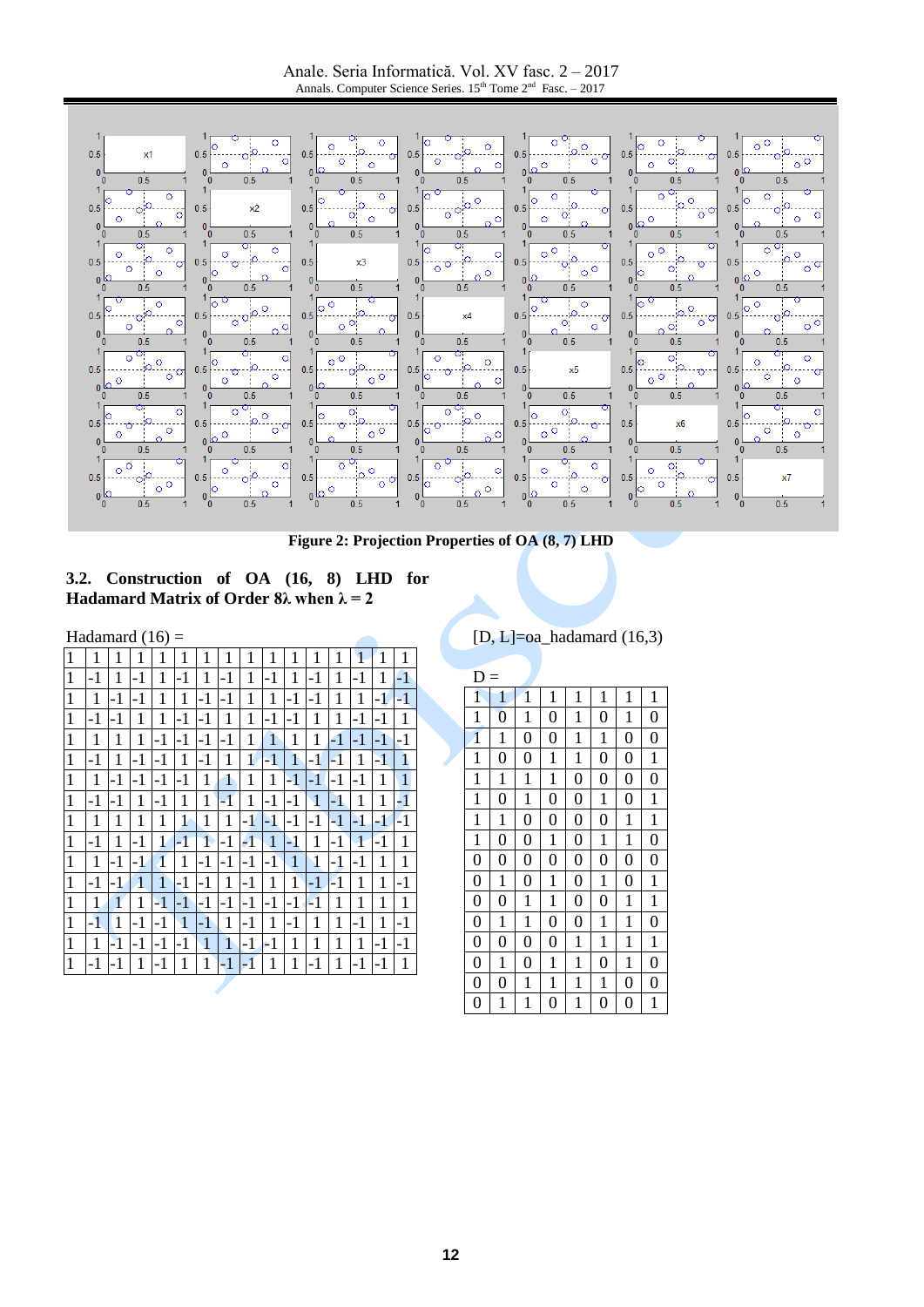Anale. Seria Informatică. Vol. XV fasc. 2 – 2017 Annals. Computer Science Series.  $15<sup>th</sup>$  Tome  $2<sup>nd</sup>$  Fasc.  $-2017$ 

| $L =$  |        |        |        |        |        |        |        |  |
|--------|--------|--------|--------|--------|--------|--------|--------|--|
| 0.5313 | 0.5313 | 0.5313 | 0.5313 | 0.5313 | 0.5313 | 0.5313 | 0.5313 |  |
| 0.5938 | 0.0313 | 0.5938 | 0.0313 | 0.5938 | 0.0313 | 0.5938 | 0.0313 |  |
| 0.6563 | 0.5938 | 0.0313 | 0.0938 | 0.6563 | 0.5938 | 0.0313 | 0.0938 |  |
| 0.7188 | 0.0938 | 0.0938 | 0.5938 | 0.7188 | 0.0938 | 0.0938 | 0.5938 |  |
| 0.7813 | 0.6563 | 0.6563 | 0.6563 | 0.0313 | 0.1563 | 0.1563 | 0.1563 |  |
| 0.8438 | 0.1563 | 0.7188 | 0.1563 | 0.0938 | 0.6563 | 0.2188 | 0.6563 |  |
| 0.9063 | 0.7188 | 0.1563 | 0.2188 | 0.1563 | 0.2188 | 0.6563 | 0.7188 |  |
| 0.9688 | 0.2188 | 0.2188 | 0.7188 | 0.2188 | 0.7188 | 0.7188 | 0.2188 |  |
| 0.0313 | 0.2813 | 0.2813 | 0.2813 | 0.2813 | 0.2813 | 0.2813 | 0.2813 |  |
| 0.0938 | 0.7813 | 0.3438 | 0.7813 | 0.3438 | 0.7813 | 0.3438 | 0.7813 |  |
| 0.1563 | 0.3438 | 0.7813 | 0.8438 | 0.4063 | 0.3438 | 0.7813 | 0.8438 |  |
| 0.2188 | 0.8438 | 0.8438 | 0.3438 | 0.4688 | 0.8438 | 0.8438 | 0.3438 |  |
| 0.2813 | 0.4063 | 0.4063 | 0.4063 | 0.7813 | 0.9063 | 0.9063 | 0.9063 |  |
| 0.3438 | 0.9063 | 0.4688 | 0.9063 | 0.8438 | 0.4063 | 0.9688 | 0.4063 |  |
| 0.4063 | 0.4688 | 0.9063 | 0.9688 | 0.9063 | 0.9688 | 0.4063 | 0.4688 |  |
| 0.4688 | 0.9688 | 0.9688 | 0.4688 | 0.9688 | 0.4688 | 0.4688 | 0.9688 |  |



**Figure 3: Projection Properties of OA (16, 8) LHD**

#### **4. DISCUSSION OF CONSTRUCTED OALHDs**

The results of OALHDs in Section 3.1 shows the construction of OA (8, 7) LHD for Hadamard matrix of order 4λ when λ equals 2. The OA (8, 7) LHD has 8 runs with 7 factors. The first column of the Hadamard matrix of order  $4\lambda$  (H<sub>4 $\lambda$ </sub>) is deleted by the program to achieve the desired orthogonal array Latin hypercube designs. In this case, this study has constructed OALHD for the strength of 2 only at 2 levels.

The OA (16, 8) LHD in Section 3.2 has 16 runs (rows) with 8 factors (columns). The program halves the Hadamard matrix of order  $8\lambda$  (H<sub>8 $\lambda$ </sub>) to achieve the desired orthogonal array Latin hypercube designs. This method has constructed OALHDs for the strength of 3 only at 2 levels. Table 1 summarises the results.

| Table 1: Some orthogonal array based Latin             |
|--------------------------------------------------------|
| hypercube designs (n, m) constructed from orthogonal   |
| array (n, m, s, t) obtained using Hadamard matrices of |
| Orders $4\lambda$ and $8\lambda$                       |

| $\sigma$ at $\sigma$ and $\sigma$ |            |  |  |  |  |  |  |
|-----------------------------------|------------|--|--|--|--|--|--|
| OA(n, m, s, t)                    | OALHD(n,m) |  |  |  |  |  |  |
| (8, 7, 2, 2)                      |            |  |  |  |  |  |  |
| (16, 8, 2, 3)                     | (16, 8)    |  |  |  |  |  |  |

### **5. CONCLUSION**

Many authors and researchers have paid particular attention to the construction of Orthogonal Array Based Latin Hypercube Designs (OALHDs). There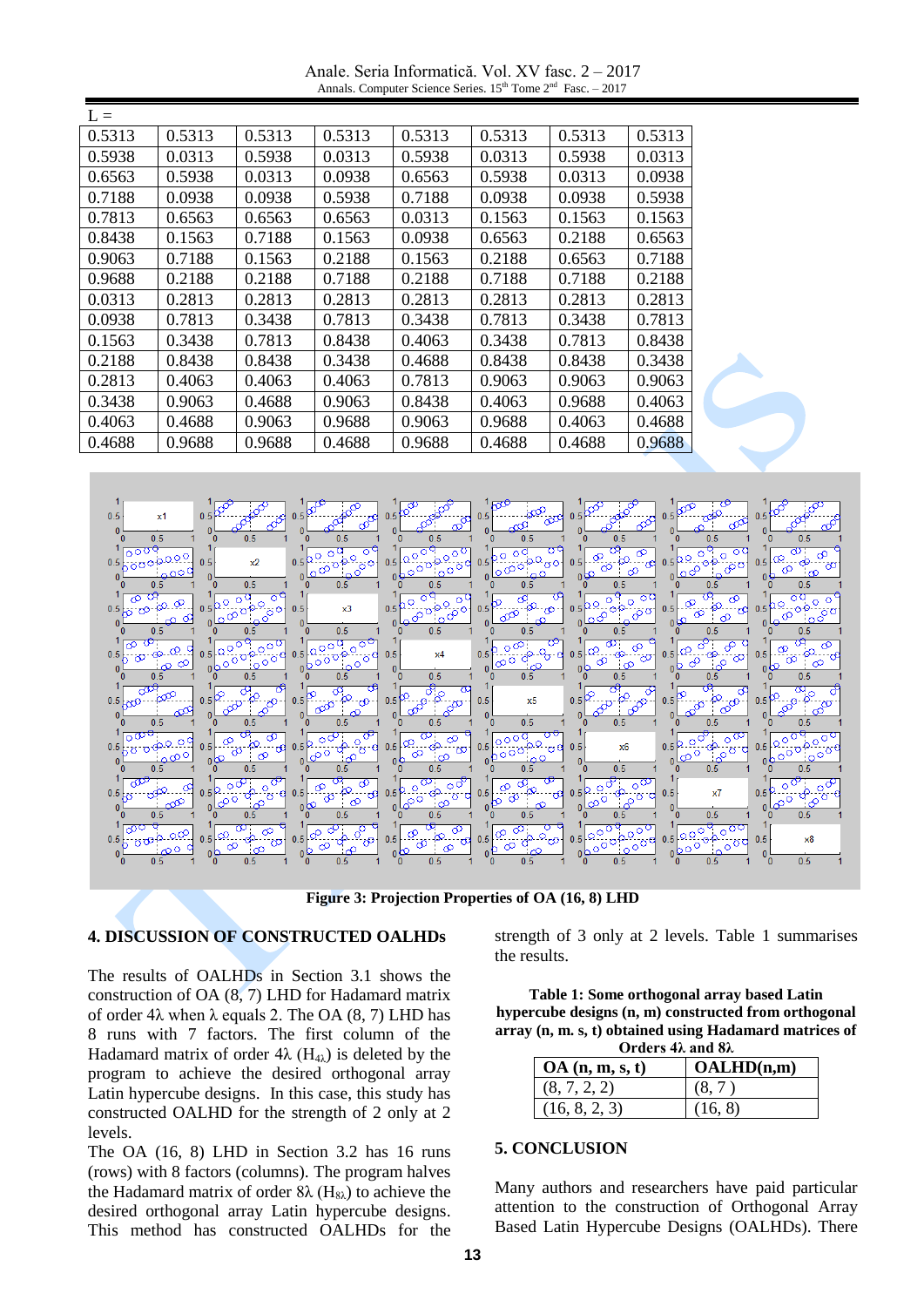are several techniques available for the construction of space-filling designs. These include the use of special permutations, difference matrices, Galois fields and orthogonal arrays among others.

In this study, a MATLAB program was written to construct orthogonal array based Latin hypercube designs using Hadamard matrices of orders 4λ and 8λ. A technique described by Hedayat et al. ([HSS99]) was thereafter used, via the MATLAB program to obtain their corresponding orthogonal arrays which gave rise to OA (n, m, t) LHD where t  $=1$  in this case and the advantage is that the OALHDs constructed achieved stratification.

The OALHDs examples given in this study achieved better space-filling properties as depicted in Figures 2 and 3. This study has made the construction of OALHDs easier by writing a computer program that runs in a few seconds to get a desired design. The program is optimised using the maximin distance criterion that employed K- Nearest Neighbour (KNN) search with Euclidean distance. The algorithm proposed can produce numerous results of construction of OALHDs beyond the two examples given in this study. This study concludes that OALHD constructed in this study can be used whenever interest is focused on performing either a traditional or computer experiment on real life situations.

## **REFERENCES**

- [BB52] **Bose R. C., Bush K. A.** *Orthogonal arrays of strength two and three*. Annals of Mathematical Statistics 23, 508–524, 1952.
- [B+02] **Bayarri M., Berger J. O., Higdon D., Kennedy M., Kottas A., Paulo R., Sacks J., Cafeo J., Cavendish J., Tu J.** - *A framework for the validation of computer models*. Proceedings of the Workshop on Foundations for V&V in the 21st Century, D. Pace and S. Stevenson (eds.), Society for Modelling and Simulation International, 2002.
- [Cha11] **Challenor P.** *Designing a computer experiment that involves switches*. Journal of Statistical Theory and Practice 5, 47-57, 2011.
- [HSS99] **Hedayat A. S., Sloane N. J. A., Stufken J.** - *Orthogonal Arrays: Theory and Applications*. Springer-Verlag, New York, 1999.
- [JMY90] **Johnson M., Moore L., Ylvisaker D.** *Minimax and maximin distance design*. J. Statist. Plann. Inference 26, 131-148, 1990.
- [Kuh09] **Kuhfeld W. F.** *Orthogonal arrays*. Website courtesy of SAS Institute, 2009.
- [KT04] **Kharaghani H., Tayfeh-Rezaie B.** *A Hadamard matrix of order 428*, Journal of Combinatorial Designs 13 , 435–440, 2004.
- [LW97] **Li W. W., Wu C. F. J.** *Columnwisepairwise algorithms with applications to the construction of supersaturated designs*. Technometrics 39, 171–179, 1997.
- [LBK03] **Leary S., Bhaskar A., Keane A.** *Optimal orthogonal array-based Latin hypercubes*. J. Applied Statist. 30 585- 598, 2003.
- [MM95] **Morris M. D., Mitchell T. J.** *Exploratory designs for computer experiments*. Journal of Statistical Planning and Inference, 43, 381-402.
- [MW06] **Mukerjee R., Wu C. F.** *A Modern Theory of Factorial Designs*. Springer Verlag, 2006.
- [MBC79] **McKay M. D., Beckman R. J., Conover W. J.** - *A comparison of three methods for selecting values of input variables in the analysis of output from a computer code*, Technometrics, 21, 239 -245, 1979.
- [OYA14a] **Osuolale K. A., Yahya W. B., Adeleke B. L.** - *An algorithm for constructing space-filling designs for Hadamard matrices of orders 4λ and 8λ*. Book of Abstract of the 49<sup>th</sup> Annual Conference of the Science Association of Nigeria, University of Ilorin, 2014.
- [OYA14b] **Osuolale K. A., Yahya W. B., Adeleke B. L.** - *Construction of spacefilling designs for three input variables computer experiments*. WASET, International Journal of Computer, Control, Quantum and Information Engineering, 8(9), 1624 – 1628, 2014.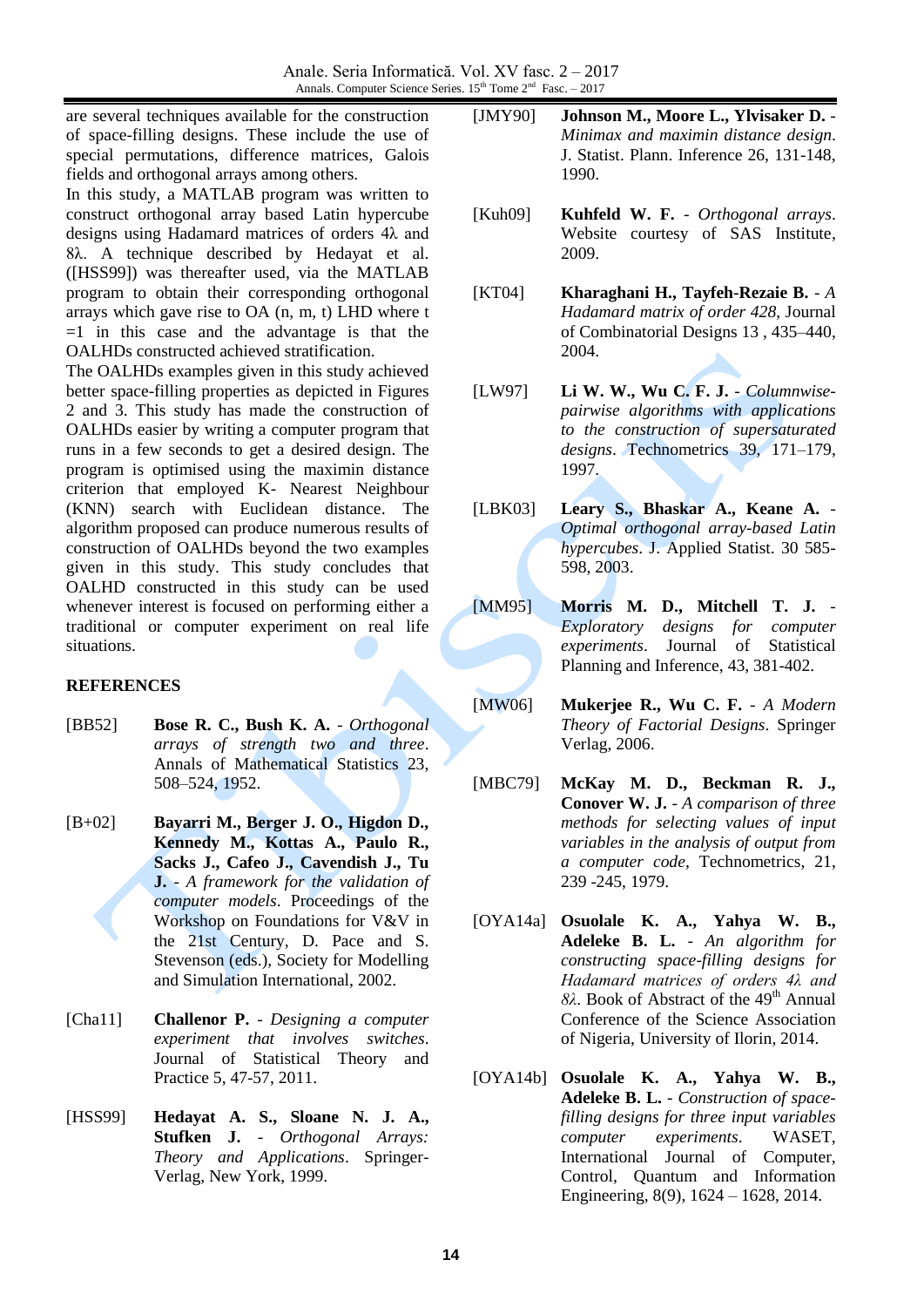Anale. Seria Informatică. Vol. XV fasc. 2 – 2017 Annals. Computer Science Series.  $15<sup>th</sup>$  Tome  $2<sup>nd</sup>$  Fasc.  $-2017$ 

- [OYA15] **Osuolale K. A., Yahya W. B., Adeleke B. L.** - *Construction of orthogonal array-based Latin hypercube designs for deterministic computer experiments*. Annals. Computer Science Series, 13(1), 24-29, 2015.
- [Pat54] **Patterson H. D.** *The error of lattice sampling*. Journal of Royal Statistical Society. Series B 16,140-149, 1954.
- [Rao46] **Rao C. R.** *Hypercube of strength 'd' leading to confounded designs in factorial experiments*. Bull. Calcutta Math. Soc., 38, 67-78, 1946.
- [Sti03] **Stinson D. R.** *Combinatorial Designs: Construction and Analysis*. New York: Springer, 2003.

[Str03] **Strogatz S.** - *The real scientific hero of 1953*, New York Times. March 4, Editorial/Op-Ed, 2003.

- [Tan93] **Tang B.** *Orthogonal array-based Latin hypercubes*. Journal of the American Statistical Association 88, 1392–1397, 1993.
- [Tan94] **Tang B.** *A Theorem for selecting OAbased Latin hypercubes using a distance criterion*. Comm. Statist.: A Theory and Methods 23 2047-2058, 1994.
- [YO16] **Yahya W. B., Osuolale K. A.** *A method of constructing orthogonal array-based Latin hypercube designs for computer experiments*. International Journal of Hybrid Information Technology, 9(6), 253-262, 2016.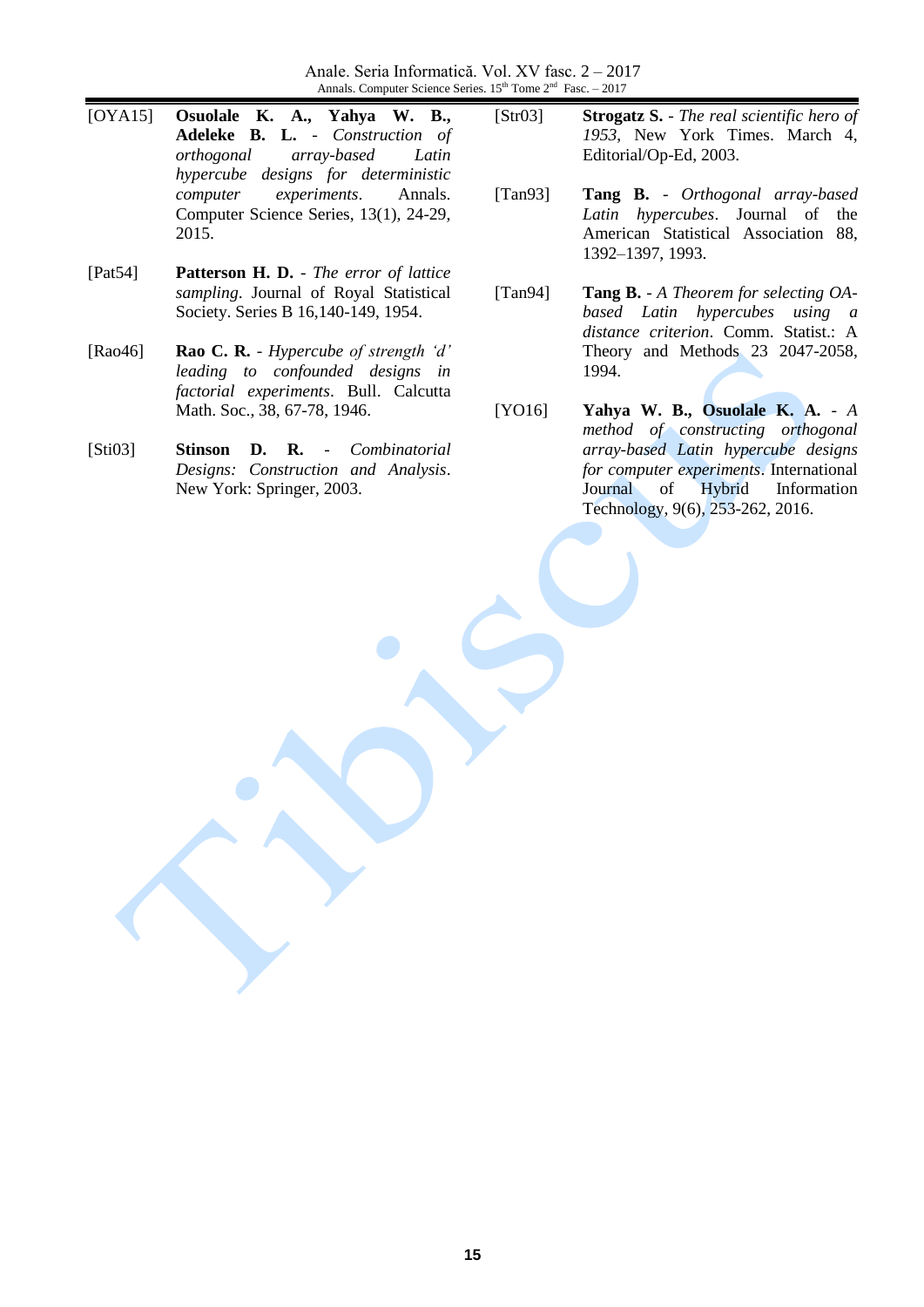#### **Appendix**

### **Abridged Version of MATLAB Code for the Construction of Orthogonal Array Latin Hypercube Designs**

```
function [D,L] = oa\_hadamard(n,t,varargin) switch t
      case 2
         H = \text{hadamard}(n);D = (H(:,2:end) + 1)/2;f = n-1;
      case 3 
         H = hadamard(n);D = (H(:,end-(n/2)-1):end) + 1)/2;f = n/2;
    end 
   S = \text{RandStream}(\text{int}19937ar\text{'},\text{Seed}\text{'},0); % Create random stream
    criteria = 'maximin';
   iter = 10;
   plot status = true;
   plot_type = 'bivariate';for ii = 1:2: length (varargin)
      switch varargin{ii} 
         case 'criteria'
           criteria = varargin\{ii+1\}:
         case 'maxiter'
           iter = varargin{ii+1}; case 'max_factors'
           f = varargin\{ii+1\}; case 'plot'
           plot_status = logical(varargin{ii+1});
         case 'plot_type'
           plot type = varargin\{ii+1\};
      end
    end
    % ------------------Generate Latin Hypercube design--------------------
    if isempty(D)
      return
    end
   for ji = 1:size(D,2)
     d(:,jj) = rank(D(:,jj)); end
   N = n;
   L = (d - 0.5)/N; % -------------------Optimise Space filling----------------------------
   bestscore = score(L,criteria); switch criteria
      case 'maximin'
        for ii = 2: iter
           LL = (L - rand(S))/N; newscore = score(LL,criteria); 
            if newscore > bestscore
             L = LL;
              bestscore = newscore;
            end
  end
```